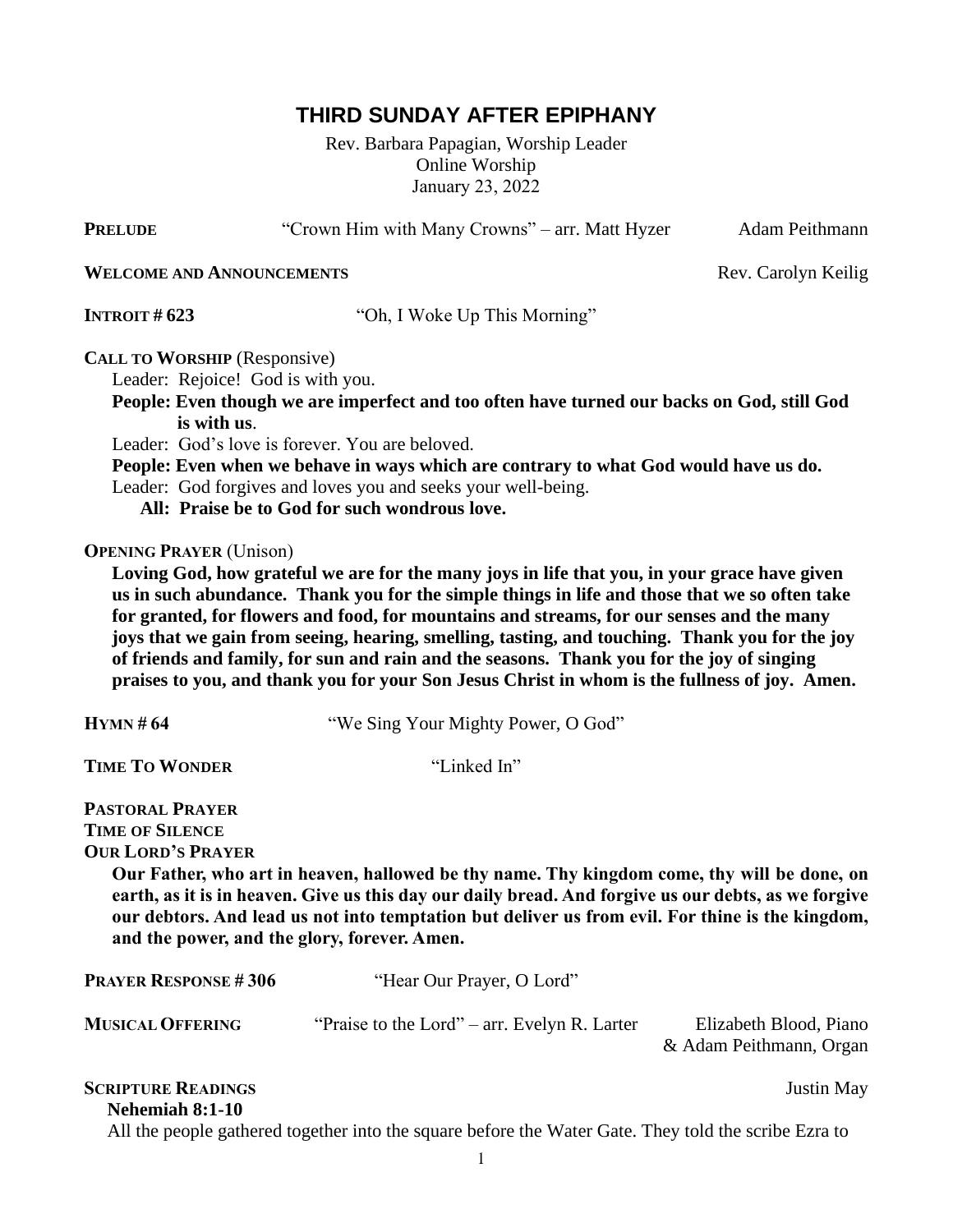bring the book of the law of Moses, which the Lord had given to Israel. Accordingly, the priest Ezra brought the law before the assembly, both men and women and all who could hear with understanding. This was on the first day of the seventh month. He read from it facing the square before the Water Gate from early morning until midday, in the presence of the men and the women and those who could understand; and the ears of all the people were attentive to the book of the law. The scribe Ezra stood on a wooden platform that had been made for the purpose; and beside him stood Mattithiah, Shema, Anaiah, Uriah, Hilkiah, and Maaseiah on his right hand; and Pedaiah, Mishael, Malchijah, Hashum, Hash-baddanah, Zechariah, and Meshullam on his left hand. And Ezra opened the book in the sight of all the people, for he was standing above all the people; and when he opened it, all the people stood up. Then Ezra blessed the Lord, the great God, and all the people answered, "Amen, Amen," lifting up their hands. Then they bowed their heads and worshiped the Lord with their faces to the ground. Also Jeshua, Bani, Sherebiah, Jamin, Akkub, Shabbethai, Hodiah, Maaseiah, Kelita, Azariah, Jozabad, Hanan, Pelaiah, the Levites, helped the people to understand the law, while the people remained in their places. So they read from the book, from the law of God, with interpretation. They gave the sense, so that the people understood the reading. And Nehemiah, who was the governor, and Ezra the priest and scribe, and the Levites who taught the people said to all the people, "This day is holy to the Lord your God; do not mourn or weep." For all the people wept when they heard the words of the law. Then he said to them, "Go your way, eat the fat and drink sweet wine and send portions of them to those for whom nothing is prepared, for this day is holy to our Lord; and do not be grieved, for the joy of the Lord is your strength."

#### **Romans 5:1-2**

 Therefore, since we are justified by faith, we have peace with God through our Lord Jesus Christ, through whom we have obtained access to this grace in which we stand; and we boast in our hope of sharing the glory of God.

| <b>PASTOR'S MESSAGE</b> | "Happiness and Joy"               | Rev. Barbara Papagian |
|-------------------------|-----------------------------------|-----------------------|
| Hymn # 560              | "Leaning on the Everlasting Arms" |                       |
| <b>CLOSING WORDS</b>    |                                   |                       |

#### **BENEDICTION**

Let joy live in your heart and as you leave this service today, go out into the community and share the joy, peace, and hope of Christ with all those you meet. Go in peace to love and serve the Lord.

|  | <b>POSTLUDE</b> | Toccata on "Duke Street" – arr. Gilbert Martin |  |
|--|-----------------|------------------------------------------------|--|
|--|-----------------|------------------------------------------------|--|

**Please note: In these difficult times, we are holding you all in our thoughts and prayers. For those who are able, we are grateful for your continuing contributions to the stewardship of our church.**